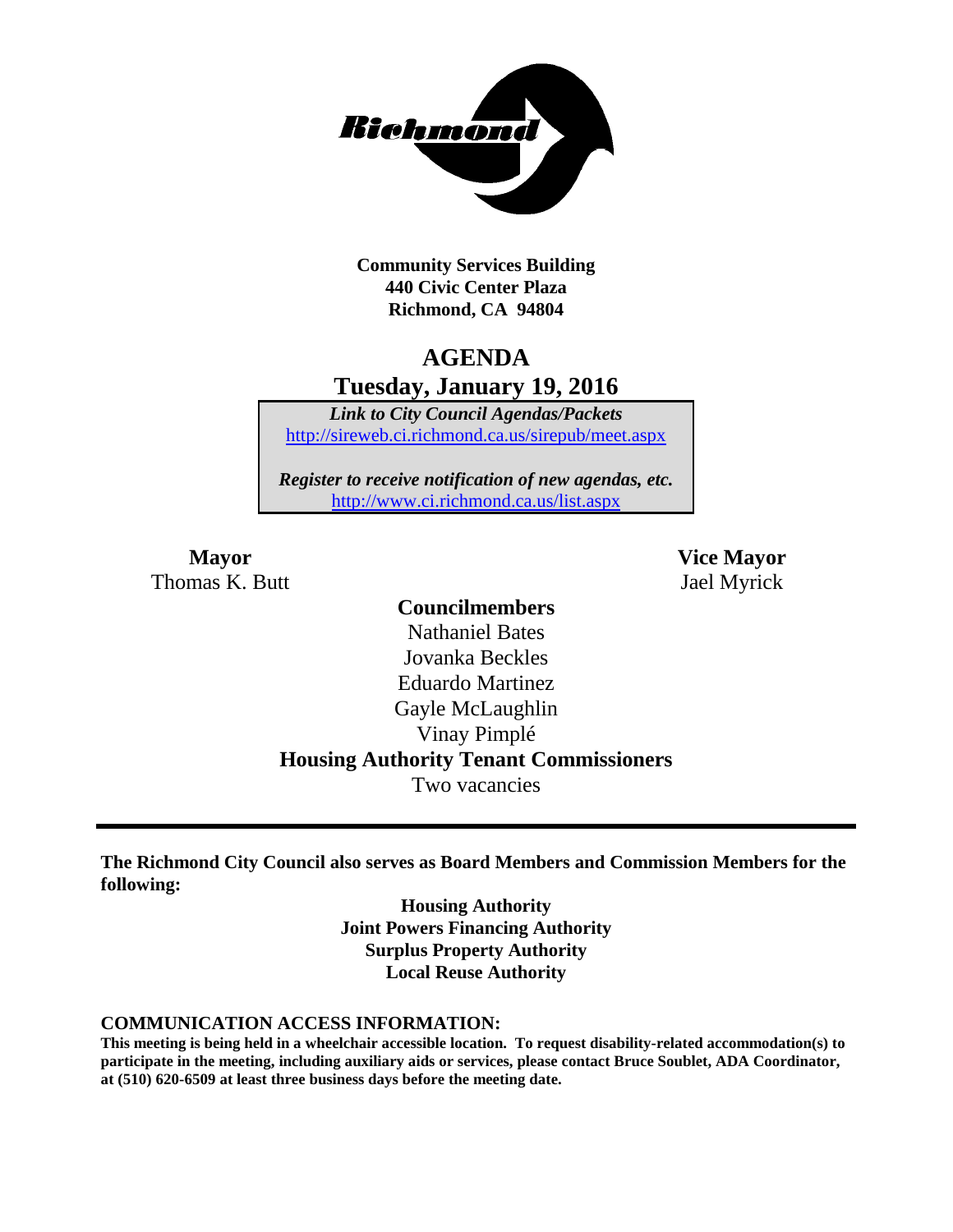# **MEETING PROCEDURES**

The City of Richmond encourages community participation at its City Council meetings and has established procedures that are intended to accommodate public input in a timely and time-sensitive way. As a courtesy to all members of the public who wish to participate in City Council meetings, please observe the following procedures:

**PUBLIC COMMENT ON AGENDA ITEMS:** Anyone who desires to address the City Council on items appearing on the agenda must complete and file a pink speaker's card with the City Clerk **prior** to the City Council's consideration of the item. Once the City Clerk has announced the item, no person shall be permitted to speak on the item other than those persons who have submitted their names to the City Clerk. Your name will be called when the item is announced for discussion. **Each speaker will be allowed TWO (2) MINUTES to address the City Council on NON-PUBLIC HEARING items listed on the agenda.**

**OPEN FORUM FOR PUBLIC COMMENT:** Individuals who would like to address the City Council on matters not listed on the agenda or on items remaining on the consent calendar may do so under Open Forum. All speakers must complete and file a pink speaker's card with the City Clerk **prior** to the commencement of Open Forum. The amount of time allotted to individual speakers shall be determined based on the number of persons requesting to speak during this item. **The time allocation for each speaker will be as follows:** 15 or fewer speakers, a maximum of 2 minutes; 16 to 24 speakers, a maximum of 1 and one-half minutes; and 25 or more speakers, a maximum of 1 minute.

#### **SPEAKERS ARE REQUESTED TO OCCUPY THE RESERVED SEATS IN THE FRONT ROW BEHIND THE SPEAKER'S PODIUM AS THEIR NAME IS ANNOUNCED BY THE CITY CLERK.**

**CONSENT CALENDAR:** Consent Calendar items are considered routine and will be enacted, approved or adopted by one motion unless a request for removal for discussion or explanation is received from the audience or the City Council. A member of the audience requesting to remove an item from the Consent Calendar must first complete a speaker's card and discuss the item with a City staff person who has knowledge of the subject material, prior to filing the card with the City Clerk and **prior** to the City Council's consideration of Agenda Review. An item removed from the Consent Calendar may be placed anywhere on the agenda following the City Council's agenda review.

**CONDUCT AT MEETINGS:** Richmond City Council meetings are limited public forums during which the City strives to provide an open, safe atmosphere and promote robust public debate. Members of the public, however, must comply with state law, as well as the City's laws and procedures and may not actually disrupt the orderly conduct of these meetings. The public, for example, may not shout or use amplifying devices, must submit comment cards and speak during their allotted time, may not create a physical disturbance, may not speak on matters unrelated to issues within the jurisdiction of the City Council or the agenda item at hand, and may not cause immediate threats to public safety.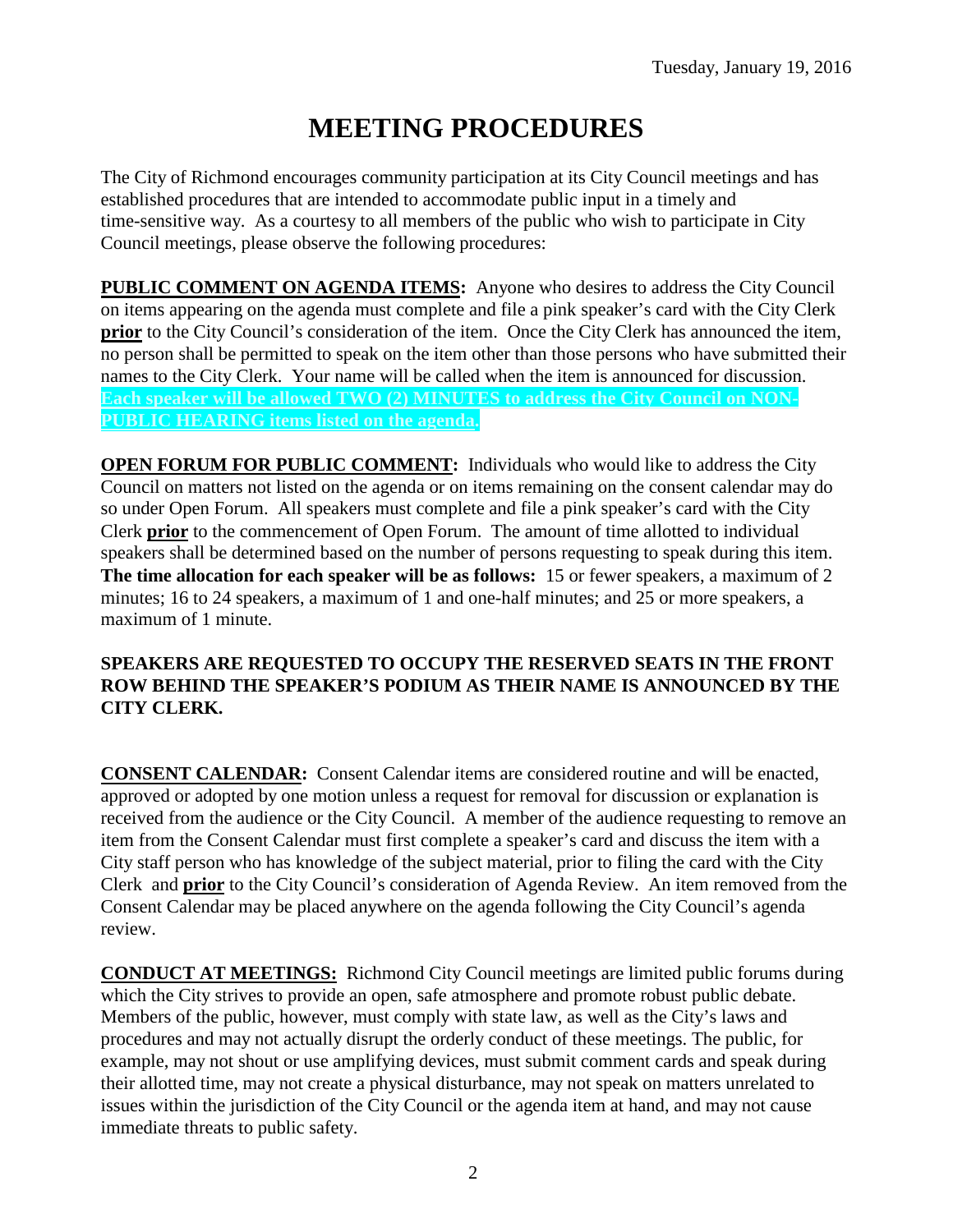**CITY HARASSMENT POLICY:** The City invites public comment and critique about its operations, including comment about the performance of its public officials and employees, at the public meetings of the City Council and boards and commissions. However, discriminatory or harassing comments about or in the presence of City employees, even comments by third parties, may create a hostile work environment, if severe or pervasive. The City prohibits harassment against an applicant, employee, or contractor on the basis of race, religious creed, color, national origin, ancestry, physical disability, medical condition, mental disability, marital status, sex (including pregnancy, childbirth, and related medical conditions), sexual orientation, gender identity, age or veteran status, or any other characteristic protected by federal, state or local law. In order to acknowledge the public's right to comment on City operations at public meetings, which could include comments that violate the City's harassment policy if such comments do not cause an actual disruption under the Council Rules and Procedures, while taking reasonable steps to protect City employees from discrimination and harassment, City Boards and Commissions shall adhere to the following procedures. If any person makes a harassing remark at a public meeting that violates the above City policy prohibiting harassment, the presiding officer of the meeting may, at the conclusion of the speaker's remarks and allotted time: (a) remind the public that the City's Policy Regarding Harassment of its Employees is contained in the written posted agenda; and (b) state that comments in violation of City policy are not condoned by the City and will play no role in City decisions. If any person makes a harassing remark at a public meeting that violates the above City policy, any City employee in the room who is offended by remarks violating the City's policy is excused from attendance at the meeting. No City employee is compelled to remain in attendance where it appears likely that speakers will make further harassing comments. If an employee leaves a City meeting for this reason, the presiding officer may send a designee to notify any offended employee who has left the meeting when those comments are likely concluded so that the employee may return to the meeting. The presiding officer may remind an employee or any council or board or commission member that he or she may leave the meeting if a remark violating the City's harassment policy is made. These procedures supplement the Council Rules and Procedures relating to disruption of orderly conduct at Council meetings.

Any law enforcement officer on duty or whose service is commanded by the presiding officer shall be Sergeant-at-Arms of the Council meetings. He/she, or they, shall carry out all orders and instructions given by the presiding officer for the purpose of maintaining order and decorum at the Council meetings (City Council Rules of Procedure and Order Section III F, RMC Section 2.12.030).

**\*\*\*\*\*\*\*\*\*\*\*\*\*\*\*\*\*\*\*\*\*\*\*\*\*\*\*\*\*\*\*\*\*\*\*\*\*\*\*\*\*\*\*\*\*\*\*\*\*\*\*\*\*\*\*\*\*\***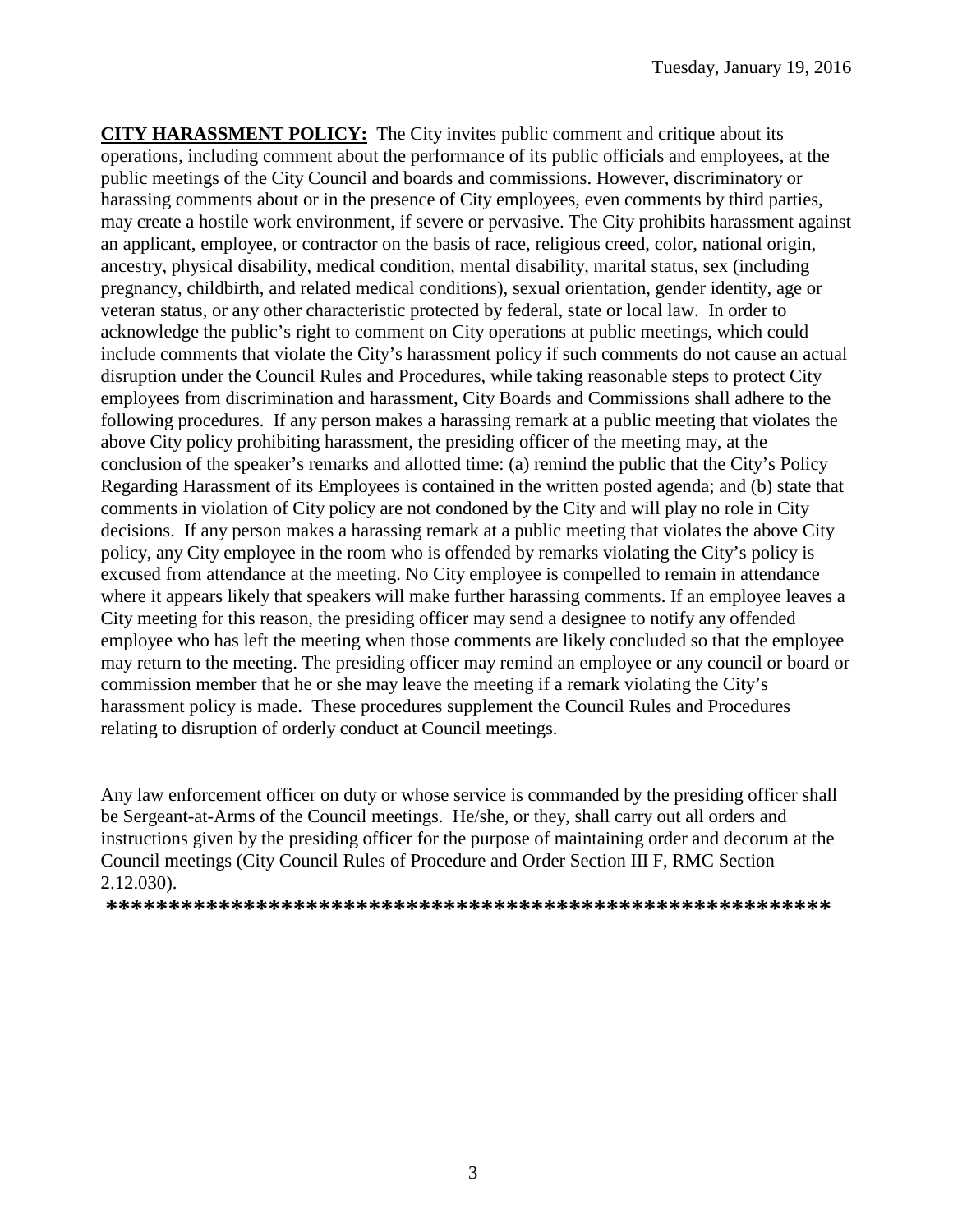# **OPEN SESSION TO HEAR PUBLIC COMMENT ON CLOSED SESSION ITEMS**

6:00 p.m.

- **A. ROLL CALL**
- **B. PUBLIC COMMENT**

#### **C. ADJOURN TO CLOSED SESSION**

# **CLOSED SESSION**

Shimada Room of the Community Services Building

#### **A. CITY COUNCIL**

#### **A-1.** PUBLIC EMPLOYEE APPOINTMENT (Government Code Section 54957.6):

Title: Police Commission Investigative Officer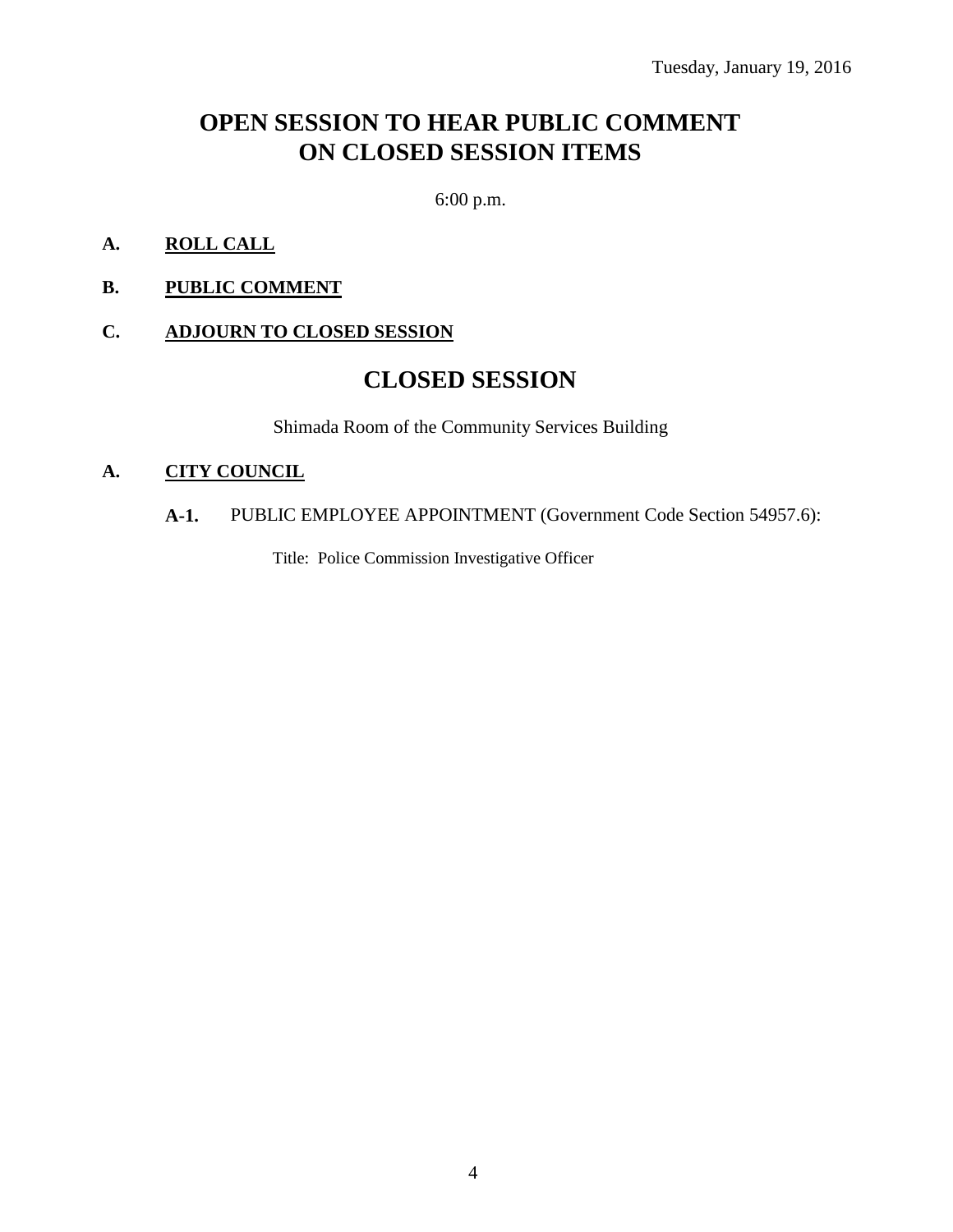# **MEETING OF THE SUCCESSOR AGENCY TO THE RICHMOND COMMUNITY REDEVELOPMENT AGENCY AND RICHMOND CITY COUNCIL**

6:30 p.m.

- **A. PLEDGE TO THE FLAG**
- **B. ROLL CALL**
- **C. STATEMENT OF CONFLICT OF INTEREST**
- **D. AGENDA REVIEW**
- **E. REPORT FROM THE CITY ATTORNEY OF FINAL DECISIONS MADE DURING CLOSED SESSION**
- **F. REPORT FROM THE CITY MANAGER**
- **G. OPEN FORUM FOR PUBLIC COMMENT**

#### **H. SUCCESSOR AGENCY TO THE RICHMOND COMMUNITY REDEVELOPMENT AGENCY CONSENT CALENDAR**

- **H-1.** ADOPT a resolution approving the Successor Agency to the Richmond Community Redevelopment Agency's Recognized Obligation Payment Schedule for the period July 2016 to June 2017 (ROPS 16-17) pursuant to California Health and Safety Code 34177 - Successor Agency to the Richmond Community Redevelopment Agency (Chadrick Smalley 412-2067/Stacie Plummer 620- 6930).
- **H-2.** ADOPT a resolution authorizing a \$30,000 increase in the amount of consideration to be paid to the Union Pacific Railroad for costs incurred in connection with the Public Highway Underpass Agreement for the Officer Bradley A. Moody Memorial Underpass Project, for a total of \$80,050, to be paid by grant funds previously budgeted for the Project - Successor Agency to the Richmond Community Redevelopment Agency (Chadrick Smalley 412-2067).

## **I. CITY COUNCIL CONSENT CALENDAR**

**I-1.** ADOPT a resolution approving an "umbrella" joint use agreement by and between the City of Richmond and the West Contra Costa Unified School District to help promote efficient and effective use of public resources and to provide increased access to recreational and educational opportunities for Richmond residents - City Manager's Office (Bill Lindsay/Devone Boggan/LaShonda White 620-6512).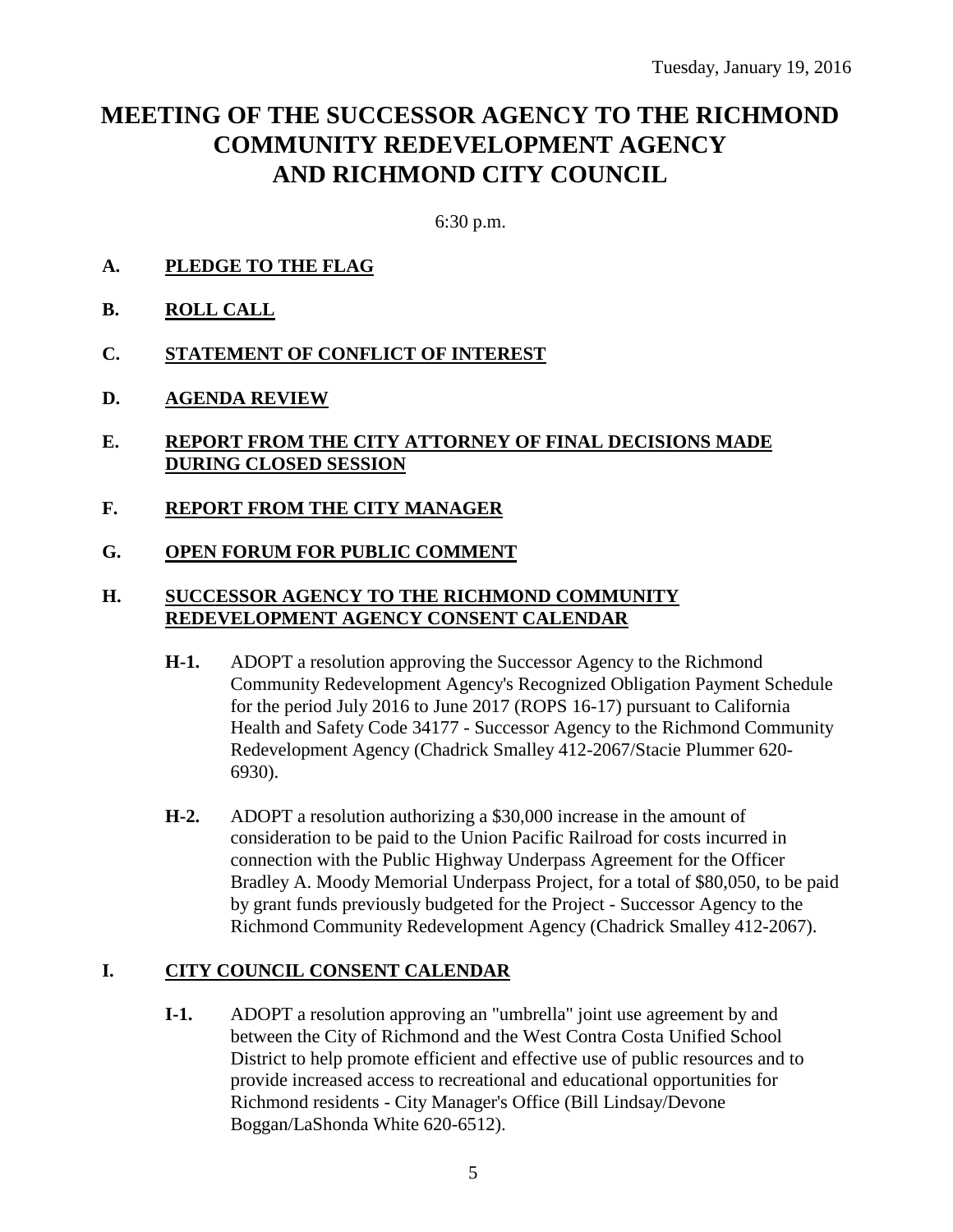- **I-2.** APPROVE the purchase of one 2014 Scags 6-Foot Cut Riding Mower from Furber Saw in Martinez in an amount not to exceed \$11,423.97 - Public Works Department (Yader A. Bermudez 774-6300).
- **I-3.** APPROVE an emergency contract with Nema Construction for emergency construction services to repair fire damage at the Marina boardwalk in an amount not to exceed \$14,150.00 - Public Works Department (Yader A. Bermudez 774- 6300).
- **I-4.** REVIEW and APPROVE the City's Investment and Cash Balance Report for the month of November 2015 - Finance Department (Belinda Warner/Tracey Angelo 620-6750).
- **I-5.** APPROVE the write-off of delinquent and/or uncollectible accounts receivable in the amount of \$169,833 - Finance Department (Belinda Warner/Antonio Banuelos 620-6741).
- **I-6.** ADOPT a resolution amending the City of Richmond's classification system to add the position of Crime Prevention Manager and delete the position of Crime Prevention Coordinator; and INTRODUCE an ordinance establishing the wages, salary and compensation for the revised and retitled classification of Crime Prevention Manager – Human Resources Management Department (Lisa Stephenson 620-6600).
- **I-7.** APPROVE an increase in the standing purchase order authorization with First Vanguard for traffic signs and lines materials necessary for the Public Works street resurfacing program, increasing the authorized amount by \$30,000 to a not to exceed amount of \$80,000 for fiscal year 2015-2016 - Public Works Department (Yader Bermudez 231-3008).
- **I-8.** APPROVE an emergency contract with Lincoln Equipment, dba Lincoln Aquatics, for the removal and replacement of a pool filter at the Richmond Swim Center in an amount not to exceed \$16,400.18 - Public Works Department (Yader A. Bermudez 774-6300).
- **I-9.** APPROVE a contract amendment with Anovo Systems to provide continued software and technical support for web-based labor compliance and monitoring systems to track compliance with City of Richmond's Local Employment Program (RMC 2.56) and the Business Opportunity Ordinances (RMC 2.50). The amended contract term is February 1, 2016, through January 31, 2018. The contract amount will be increased by \$79,000 to a total contract amount not to exceed \$153,000 - Employment and Training Department (Sal Vaca 307-8006).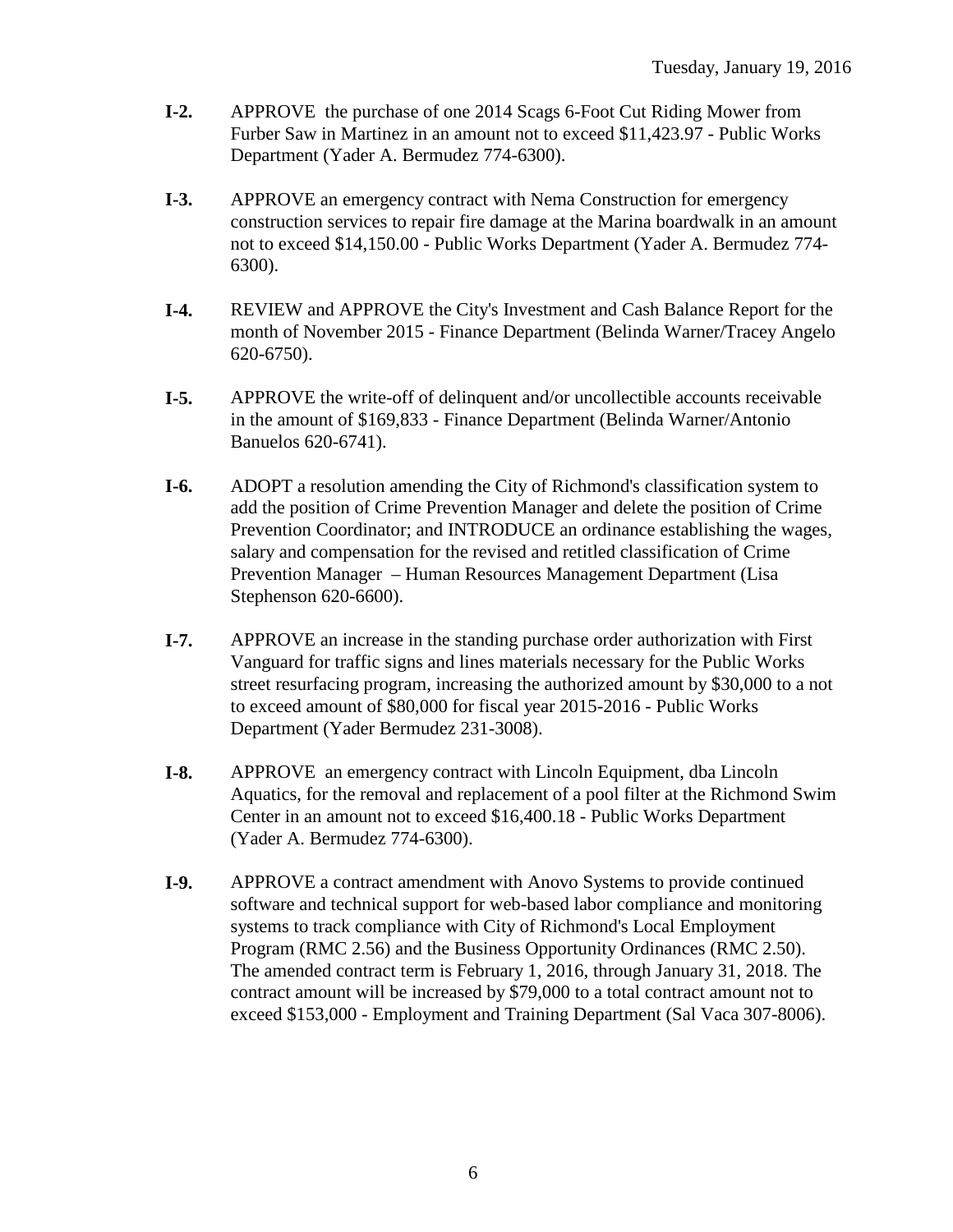- **I-10.** ADOPT a resolution that requests that the Water Emergency Transportation Authority (WETA) Board of Directors include an Alternative Technical Concept (ATC) in the Request for Proposal (RFP), and urges the WETA Board of Directors to strongly consider new technologies for the vessels which will be constructed for the Richmond-San Francisco ferry service - Mayor Tom Butt (620-6503).
- **I-11.** ADOPT a resolution approving the City's application for the CalRecycle Rubberized Pavement Grant Program in the amount of \$70,300, and, if funds are awarded, ACCEPT and APPROPRIATE the funds - Engineering Services Department (Yader Bermudez 774-6300/Tawfic Halaby 621-1612).
- **I-12.** ADOPT a resolution requesting that the San Luis Obispo County Board of Supervisors deny permits for the Phillips 66 oil train off-loading facility and any construction related to the project - Mayor Tom Butt (620-6503), Councilmembers Gayle McLaughlin (620-5431), and Eduardo Martinez (620- 6593).
- **I-13.** APPROVE the minutes of the regular City Council meeting held Tuesday, December 15, 2015 - City Clerk's Office (Pamela Christian 620-6513).

## **J. ELECTION OF VICE MAYOR**

**J-1.** ELECTION of Vice Mayor for 2016 - Mayor Tom Butt (620-6503).

## **K. RESOLUTIONS**

**K-1.** ADOPT a resolution opposing violence, hate crimes, and discrimination, including acts based on Islamophobic views - Councilmembers Jovanka Beckles (620-6568) and Eduardo Martinez (620-6593).

## **L. COUNCIL AS A WHOLE**

- **L-1.** DIRECT staff to initiate a Planning Commission hearing, pursuant to RMC Article XV Chapter 15.04.990, of the Conditional Use Permit issued to the property currently owned and operated by Sims Metal Management, 600 South 4th Street, Richmond, California 94804 - Mayor Tom Butt (620-6503).
- **L-2.** APPROVE appointments and updates to the 2016 appointments to Regional Committees, Ad Hoc Committees and Liaison Positions - Mayor Tom Butt (620- 6503).